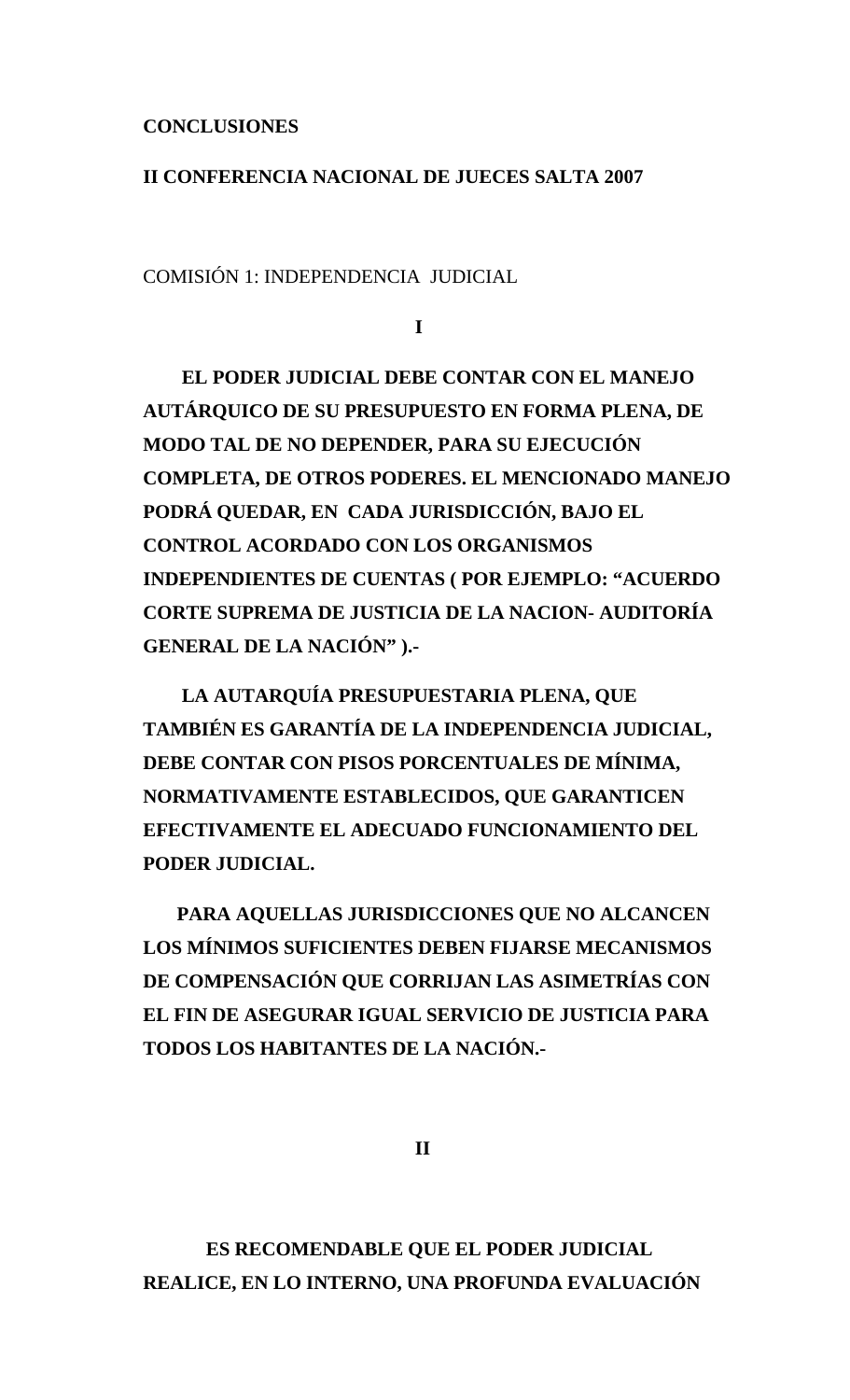**CRÍTICA Y UN SINCERO RECONOCIMIENTO DE SUS FALENCIAS FRENTE AL RECLAMO SOCIAL DE SOLUCIÓN OPORTUNA Y EFICAZ DE LOS CONFLICTOS A ÉL SOMETIDOS. ESTO AYUDARÍA A REFORZAR LA TANTAS VECES CUESTIONADA, CON RAZÓN O SIN ELLA, LEGITIMIDAD DE LOS JUECES.** 

 **III** 

 **LOS MECANISMOS Y ÓRGANOS DE SELECCIÓN Y REMOCIÓN DE LOS MAGISTRADOS DEBERÁN RESPONDER, EN CADA JURISDICCIÓN, A UNA CONFORMACIÓN DE EQUILIBRIO QUE AFIANCE LA INDEPENDENCIA JUDICIAL ACORDE CON LOS PRECEPTOS CONSTITUCIONALES** 

**COMISIÓN 2: DISMINUCIÓN DE LA LITIGIOSIDAD** 

**TOMAR CONCIENCIA DE QUE LA CIUDADANÍA RECLAMA UNA ADMINISTRACIÓN DE JUSTICIA MÁS RÁPIDA Y EFICAZ Y ESPERA QUE EL SISTEMA JUDICIAL DÉ UNA RESPUESTA ADECUADA A LAS NECESIDADES DE LOS LITIGANTES.** 

**RECONOCER QUE DEBEMOS ENCARAR LOS CAMBIOS NECESARIOS A FIN DE ENFRENTAR LA RESPONSABILIDAD DE ADMINISTRAR JUSTICIA, DE ACUERDO A LOS REQUERIMIENTOS DE LA SOCIEDAD.** 

**ASUMIR UN ROL DE LIDERAZGO EN EL PROCESO DE CAMBIO, A FIN DE PROPORCIONAR MAYOR ACCESO A JUSTICIA.**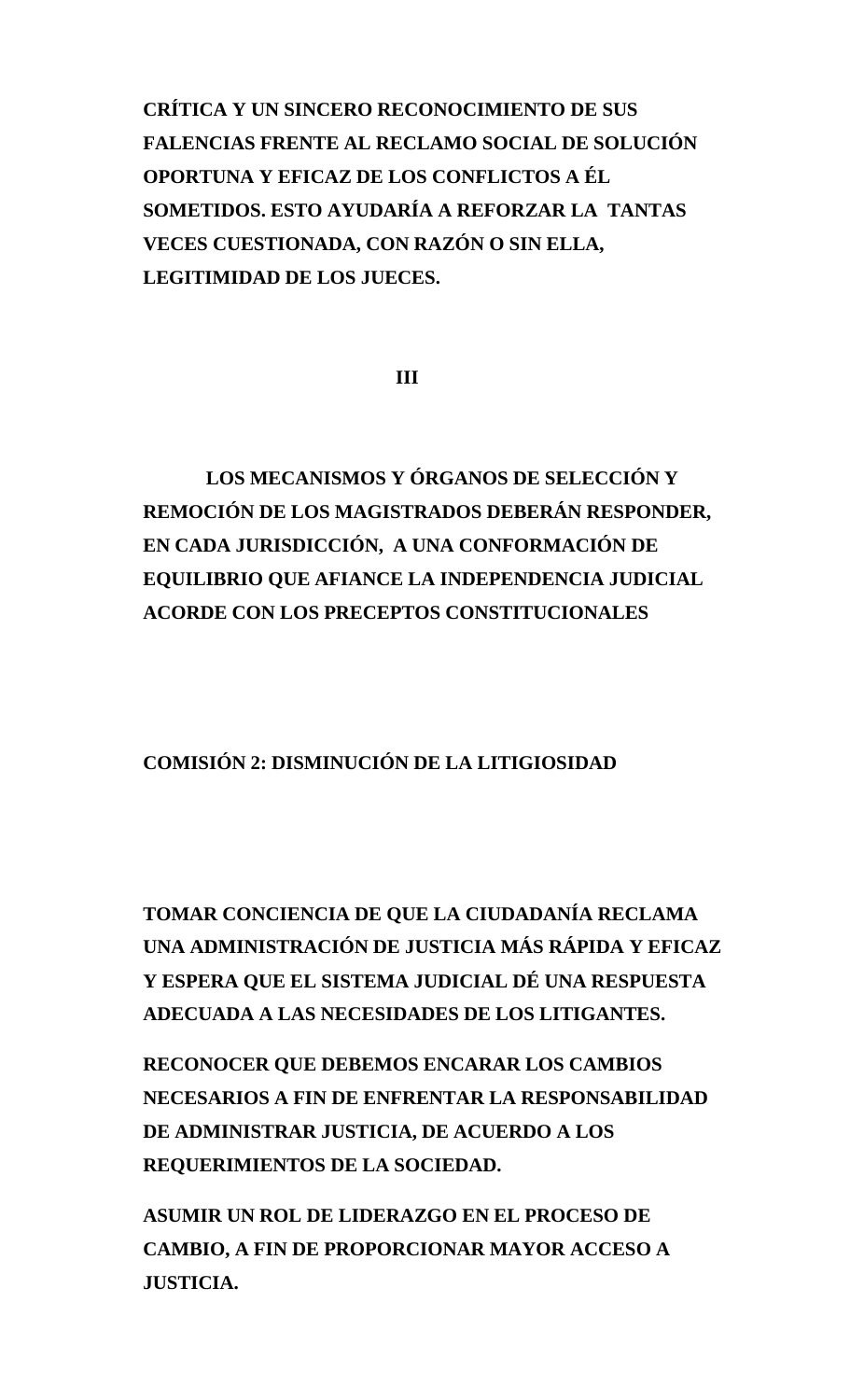**ACLARAR QUE EL ACCESO A JUSTICIA NO SÓLO ESTÁ DADO POR EL LITIGIO Y LA SENTENCIA JUDICIAL SINO TAMBIÉN – Y MUY ESPECIALMENTE– POR LA OBTENCIÓN DE UNA SOLUCIÓN ADECUADA AL CONFLICTO POR VÍAS ALTERNATIVAS.** 

**ENFATIZAR QUE TODO JUEZ TIENE FACULTADES DE CONDUCCIÓN Y ORDENAMIENTO COMO DIRECTOR DEL PROCESO.** 

**RECOMENDAR QUE EN FUTURAS REFORMAS PROCESALES SE INTRODUZCA EXPRESAMENTE UNA AUDIENCIA PRELIMINAR, QUE PERMITA AL JUEZ –ENTRE OTRAS FACULTADES–, ANALIZAR LA PROCEDENCIA DE LA PRUEBA Y ORDENAR LA TRAMITACIÓN DE LA CAUSA A EFECTOS DE AGILIZAR EL PROCESO Y ACORTAR LOS TIEMPOS DEL LITIGIO.** 

**REMARCAR LA CONVENIENCIA DE UTILIZAR LAS AUDIENCIAS DE CONCILIACIÓN.** 

**RECORDAR QUE DONDE NO EXISTEN, SE CREEN LEGISLATIVAMENTE TRIBUNALES DE MENOR CUANTÍA, DE SERVICIO DOMÉSTICO Y CASAS DE JUSTICIA.** 

**REALZAR EL PAPEL QUE CUMPLEN LOS JUZGADOS DE PAZ EN EL INTERIOR DE LAS PROVINCIAS ARGENTINAS, A LOS QUE DEBE DOTARSE ADECUADAMENTE DE MEDIOS, CAPACITACIÓN Y MAYOR COMPETENCIA.** 

**TENER PRESENTE QUE MEDIACIÓN SIGNIFICA DEMOCRATIZACIÓN DEL PODER; QUE CON ELLA SE APUESTA A ENCONTRAR LA SOLUCIÓN DEL CONFLICTO Y , AUN EN MATERIA PENAL Y EN LOS CASOS EN QUE SEA POSIBLE, A ERRADICAR LA VIOLENCIA DE LA PENA CON MÍNIMA INTERVENCIÓN REPRESIVA DEL ESTADO.** 

**CREAR UNA COMISIÓN DE TRABAJO SOBRE ACCESO A JUSTICIA Y RESOLUCIÓN DE CONFLICTOS,INTEGRADA POR**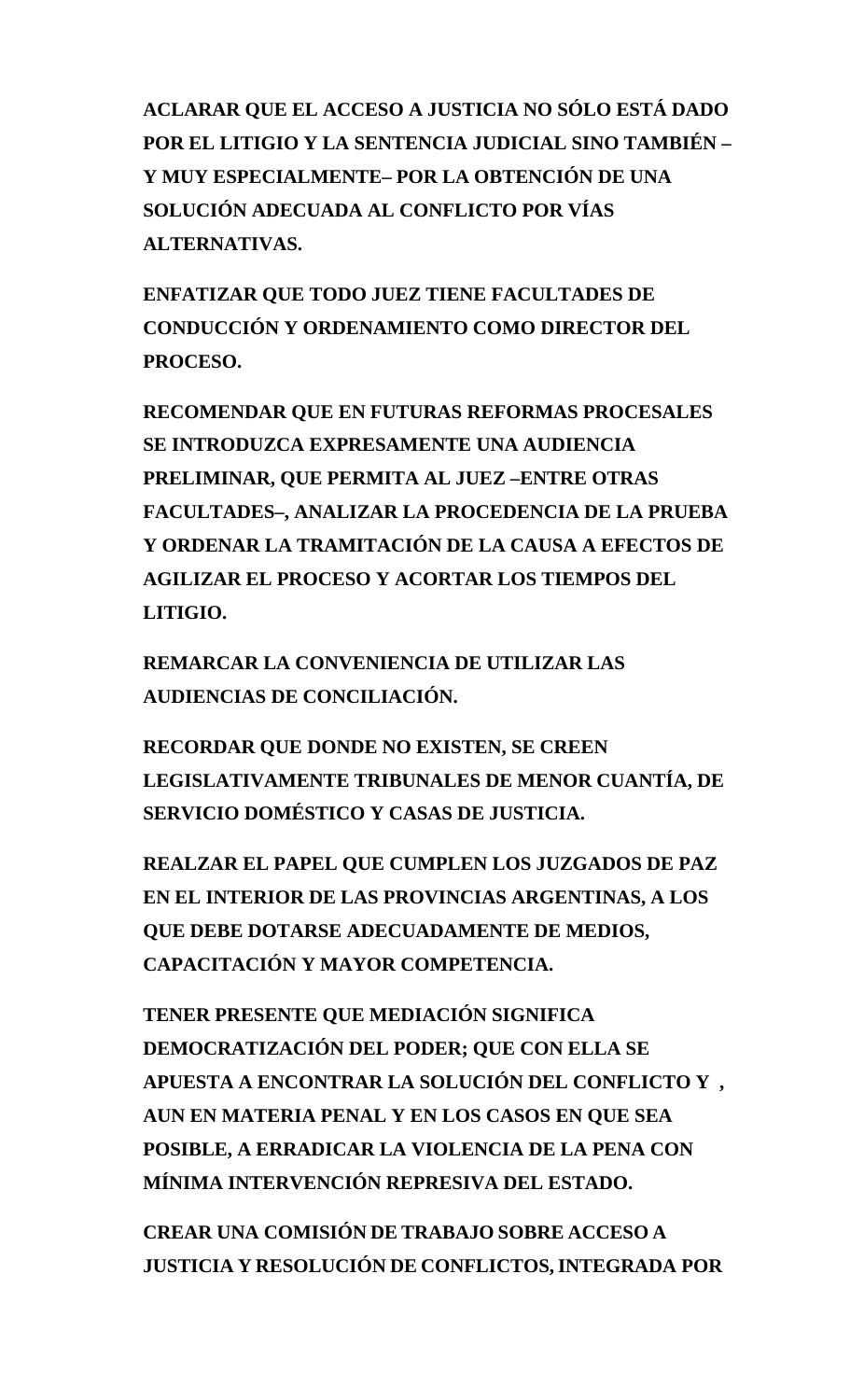**REPRESENTANTES DE LA CORTE SUPREMA DE JUSTICIA DE LA NACIÓN, JU.FE.JUS, FAM Y LA ASOCIACIÓN DE MAGISTRADOS Y FUNCIONARIOS DE LA JUSTICIA NACIONAL, A FIN DE PUBLICITAR LAS EXPERIENCIAS EXISTENTES, FACILITAR EL INTERCAMBIO ENTRE PARES, COLABORAR CON LOS JUECES PARA IMPLEMENTAR EL ACCESO A JUSTICIA E INVESTIGAR NUEVAS FORMAS DE RESOLUCIÓN DEL CONFLICTO PROPICIANDO LAS REFORMAS REGLAMENTARIAS Y LEGISLATIVAS NECESARIAS TENIENDO COMO META CUMPLIR CON LA FINALIDAD PERSEGUIDA.** 

**COMISIÓN 3: GESTION JUDICIAL** 

**DECLARAR QUE ES UNA POLÍTICA DE ESTADO DEL PODER JUDICIAL, LA APLICACIÓN DE CRITERIOS DE GESTIÓN INSTITUCIONAL DE LOS RECURSOS MATERIALES Y HUMANOS, CON EL OBJETIVO DE LOGRAR UN SERVICIO DE JUSTICIA EFICIENTE Y EFICAZ. ES MISIÓN DEL PODER JUDICIAL BRINDAR SOLUCIONES A LOS CONFLICTOS EN UN TIEMPO RAZONABLE, ADECUADO A LOS REQUERIMIENTOS DE LOS HABITANTES DE LA NACIÓN, SIN MENGUA DE LA CALIDAD DE LAS DECISIONES.** 

**PROPICIAR QUE LOS TRIBUNALES SUPERIORES DE CADA JURISDICCIÓN ESTIMULEN A LOS MAGISTRADOS INTEGRANTES DEL PODER JUDICIAL AL QUE PERTENECEN A ADOPTAR EL MODELO DE GESTIÓN DE CALIDAD QUE EL SUPERIOR TRIBUNAL ENTIENDA ADECUADO A SU JURISDICCIÓN.** 

**DESARROLLAR UN PROGRAMA DE GESTIÓN JUDICIAL BASADO EN LOS SIGUIENTES PRINCIPIOS: A) LIDERAZGO; B)**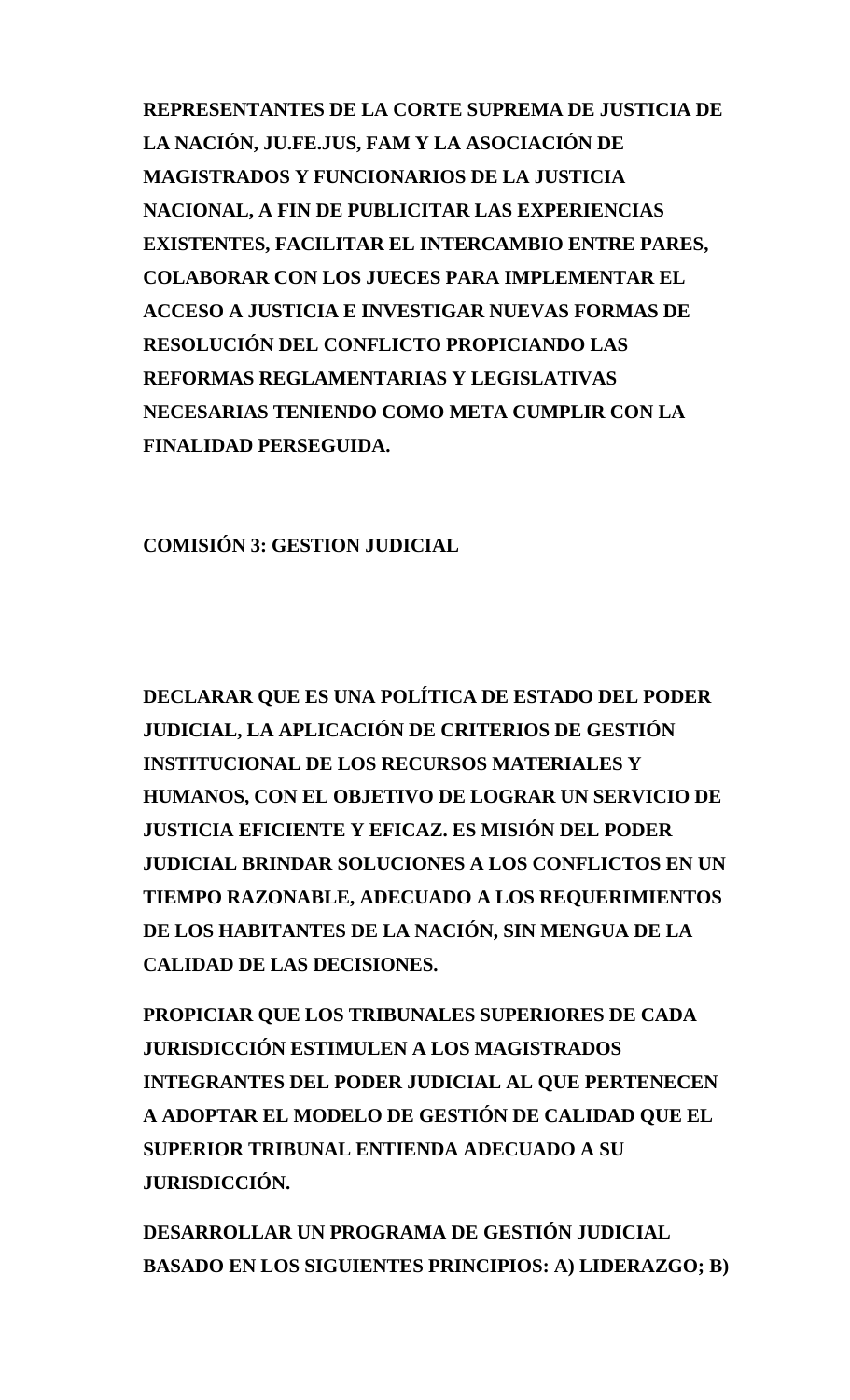**ENFOQUE EN EL DESTINATARIO DE LA PRESTACIÓN DE JUSTICIA, C) DESARROLLO Y CAPACITACIÓN DEL PERSONAL, D) INFORMACIÓN Y SU ANÁLISIS, E) PLANIFICACIÓN ESTRATÉGICA Y OPERATIVA, F) CONTROL DE CALIDAD, G) ÉTICA EN LA GESTIÓN, H) CONTROL DE LOS RESULTADOS OPERATIVOS.** 

**PROMOVER UN PROGRAMA DE CAPACITACIÓN PARA JUECES, FUNCIONARIOS Y EMPLEADOS, ENFOCADO EN LA GESTIÓN JUDICIAL EN TODO EL PAÍS.** 

**PETICIONAR A LOS DEMÁS PODERES DEL ESTADO PARA QUE HABILITEN LOS RECURSOS ECONÓMICOS NECESARIOS Y SANCIONEN LAS LEYES QUE SE REQUIERAN PARA FACILITAR EL SISTEMA DE GESTIÓN.** 

**SEÑALAR QUE UNA JUSTICIA RÁPIDA NECESITA IMPRESCINDIBLEMENTE DE LA INCORPORACIÓN DE INNOVACIONES TÉCNICAS ADECUADAS Y QUE TODOS LOS PODERES DE LOS ESTADOS NACIONAL Y PROVINCIALES DEBEN ESTAR COMPROMETIDOS EN APOYAR LA INVERSIÓN EN TECNOLOGÍA. PARA TALES FINES, SE CREARÁ UNA COMISIÓN DE EXPERTOS EN INFORMÁTICA DE LOS PODERES JUDICIALES NACIONAL Y PROVINCIALES A EFECTOS DE FIJAR UNA BASE MÍNIMA COMÚN, SIN PERJUICIO DE LAS PARTICULARIDADES DE CADA UNO DE ELLOS. SE ENCOMIENDA LA IMPLEMENTACIÓN DE UNA AMPLIA GESTIÓN DIGITAL EN TODOS LOS CAMPOS EN QUE ELLO SEA POSIBLE.** 

**ESTABLECER CRITERIOS DE INFORMACIÓN COMUNES Y CONFIABLES EN TODOS LOS NIVELES DE LOS PODERES JUDICIALES DEL PAÍS A FIN DE QUE LOS JUECES Y HABITANTES, TENGAN ACCESO A UN ADECUADO Y DEBIDO CONOCIMIENTO DE DATOS.** 

**SUGERIR A LOS COLEGIOS PROFESIONALES DE ABOGADOS QUE PARTICIPEN EN EL APORTE DE INICIATIVAS PARA**